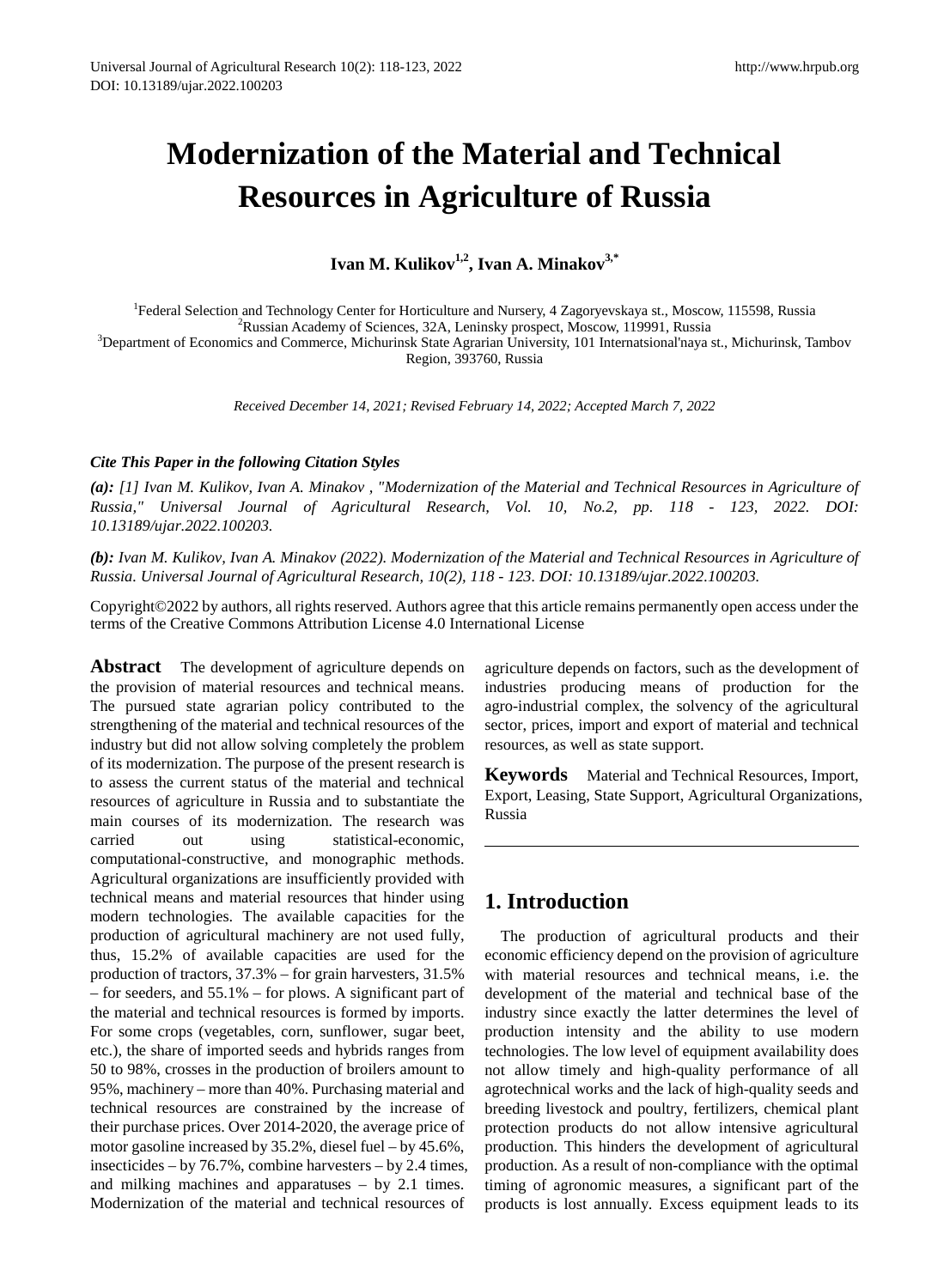irrational use, which increases production costs. However, agricultural organizations are insufficiently provided with modern equipment. Thus, the availability of tractors is 38.9%, grain harvesters – 47.2%, and forage harvesters – 48.6% [1].

Increasing the state support for agricultural producers and enterprises manufacturing means of production for the agro-industrial complex contributed to the strengthening of the material and technical resources of the industry, whose significant part, however, is formed by imports. The strengthening of the material and technical base made it possible for many types of agricultural products and food to reach the threshold value of food independence indicators provided for in the Food Security Doctrine of the Russian Federation. So, in 2020, the level of self-sufficiency in vegetable oil, which is determined as the ratio of products produced in the country to their domestic consumption and is expressed as a percentage, was 195.9% with a threshold value of 90%, grain, respectively, 167.6 and 95%, sugar, 99.9 and 90%, meat and meat products (in terms of meat) – 99.4 and  $85\%$  [2]. Production of these items was based on a wide use of imported means of production (seeds, breeding material, chemicals, machinery, etc.) [3, 4]. Consequently, the problem of import substitution in industries, producing means of production for agriculture under international sanctions yet has not been solved.

The purpose of the present study is to assess the current state of the material and technical resources of agriculture and substantiate the main courses of its modernization. To achieve this goal, the following tasks have been solved: trends and factors of the material and technical base development in agriculture have been identified, the level of provision of agricultural organizations with material resources and technical means has been analyzed, and priority directions for the modernization of the material and technical base of the industry have been proposed.

# **2. Methods**

The methodological approach of the study was based on the achievements of economic science, set out in the works of scientists concerning the development of the material and technical resources in agriculture [1, 5, 6]. In the course of the research, an integrated approach was used, emphasizing the simultaneous coverage of all elements of the phenomenon under study, the analysis of cause-and-effect relationships between them, and allowing substantiating methods and techniques for a comprehensive solution of the problem under consideration. In particular, the authors analyzed individual economic indicators in their interrelation and interdependence with the general development level of the material and technical resources and justified the courses of its modernization.

When conducting the research within the framework of the stated topic, statistical-economic, computational-constructive, and monographic methods were used. The statistical-economic method allows comprehensively characterizing the studied economic phenomenon based on big data analysis. To analyze the state and development trends of the material and technical base, the authors conducted a statistical observation involving the collection, processing, and analysis of initial information, and the development of specific measures based on the data obtained. At that, the following techniques were used: comparison, dynamic series, absolute and relative values, indices, and theoretical generalization. The monographic method was used to study the performance of advanced agricultural producers in the modernization of their material and technical base. The computational and constructive method was used to substantiate the main directions in forming and developing the material and technical resources for further extension.

The study used official data from Rosstat and the Ministry of Agriculture of Russia on the development of the material and technical base of agriculture for 2014-2020, the State Program on Agribusiness Development and Regulation of Farm Produce, Raw Materials and Foodstuffs Markets, the Food Security Doctrine of the Russian Federation, Strategies for the development of agricultural machinery in Russia for the period up to 2030, as well as scientific articles on the research topic.

# **3. Results**

In the State Program on Agribusiness Development and Regulation of Farm Produce, Raw Materials, and Foodstuffs Markets, much attention is paid to the modernization of agribusiness. Its implementation contributed to the renewal of technical means, the construction of modern livestock and greenhouse complexes, the laying of intense gardens, the chemicalization of the industry, that is, the strengthening of the material and technical base (Table 1). The production capacity of premises for the maintenance of cattle and poultry farms is increasing at a faster pace. For 2014-2019 the commissioning of premises for cattle increased by 32.4 thousand cattle stalls, or by  $31.1\%$ , egg poultry plants – by 1966.5 thousand places, or by 9.7 times, meat poultry farms – by 149.3 mln heads of poultry, or by 14.4 times. State support for the material and technical base development of the animal husbandry allowed solving the problem of providing the country's population with pork and poultry meat, but not providing it with milk and beef according to rational nutrition standards. Therefore, at the present stage, the state needs to pay more attention to the development of dairy and beef cattle breeding.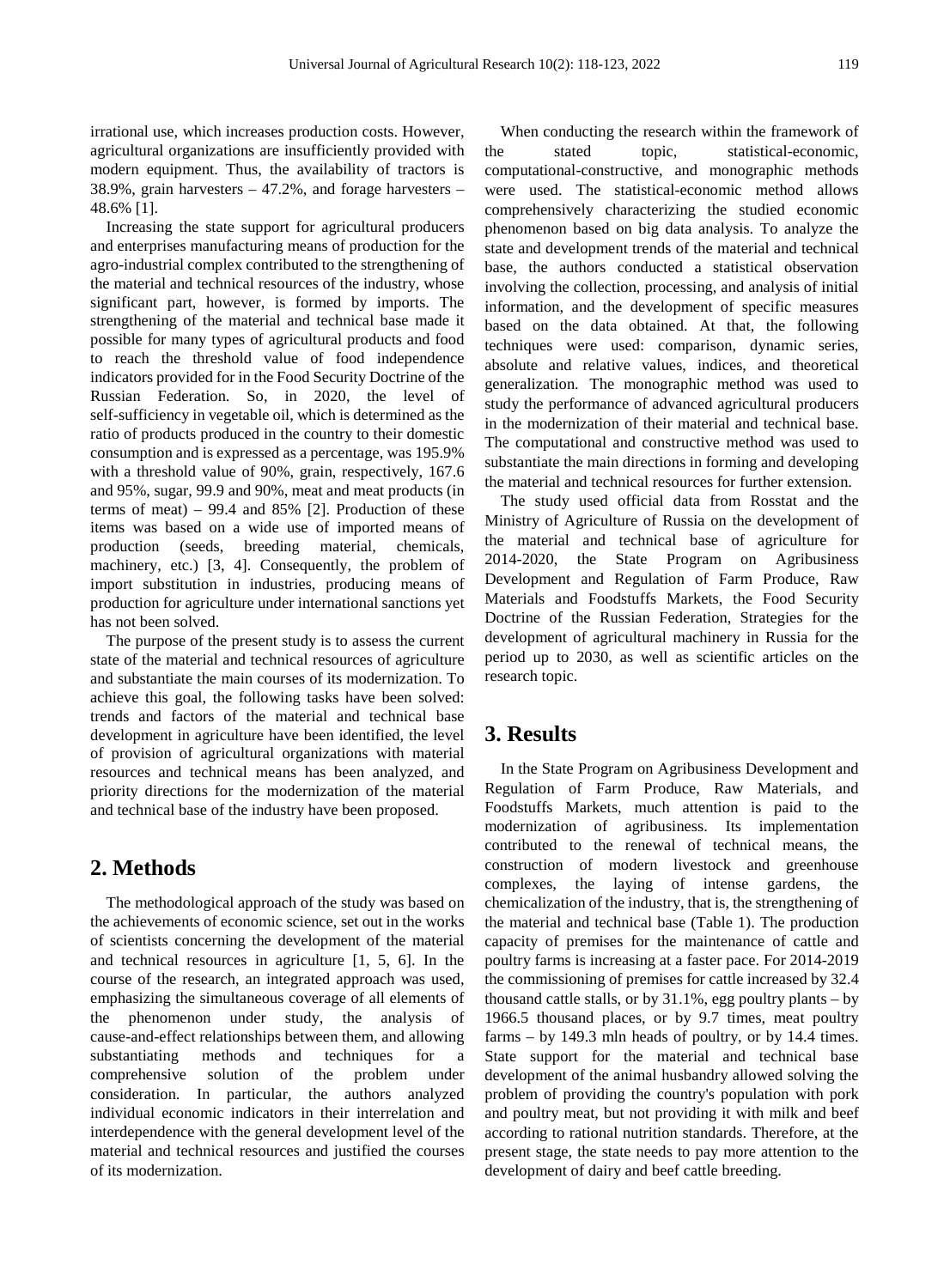| <b>Indicators</b>                                             | 2014    | 2015  | 2016    | 2017    | 2018    | 2019    |
|---------------------------------------------------------------|---------|-------|---------|---------|---------|---------|
| Availability of technical means, thousand pieces:             |         |       |         |         |         |         |
| tractors                                                      | 247.6   | 233.6 | 223.4   | 216.8   | 211.9   | 206.7   |
| plows                                                         | 67.8    | 64.1  | 61.6    | 59.7    | 58.5    | 56.9    |
| cultivators                                                   | 97.8    | 93.2  | 90.3    | 87.6    | 84.8    | 82.6    |
| seed drills                                                   | 100.7   | 93.6  | 87.8    | 82.8    | 79.0    | 74.8    |
| harvesters-threshers                                          | 64.6    | 61.4  | 59.3    | 57.6    | 56.9    | 55.0    |
| potato harvesters                                             | 2.4     | 2.3   | 2.2     | 2.1     | 2.0     | 2.0     |
| beet harvesters                                               | 2.4     | 2.2   | 2.2     | 2.2     | 2.1     | 2.1     |
| irrigation machines and units                                 | 5.7     | 5.9   | 6.0     | 6.2     | 6.1     | 6.4     |
| milking units                                                 | 26.2    | 25.1  | 24.1    | 22.9    | 22.4    | 21.9    |
| Energy generating capacities - total, mln hp                  | 97.4    | 94.2  | 92.3    | 90.2    | 90.3    | 89.7    |
|                                                               |         |       |         |         |         |         |
| Commissioned premises, thousand cattle stalls                 | 104.1   | 102.6 | 120.7   | 275.1   | 145.4   | 136.5   |
| for pigs                                                      | 1,322.4 | 877.2 | 775.7   | 1,335.2 | 567.9   | 970.3   |
| Commissioned poultry farms                                    |         |       |         |         |         |         |
| Egg farms, thousand laying chickens                           | 224.4   | 248.0 | 1,420.2 | 845.0   | 1,546.1 | 2,190.9 |
| Meat chickens, mln heads per year                             | 11.1    | 11.0  | 35.5    | 121.8   | 56.8    | 160.4   |
| Mineral fertilizers applied, mln tons of application<br>rates | 1.9     | 2.0   | 2.3     | 2.5     | 2.5     | 2.7     |
| Liming of acidic soils, thousand ha                           | 254.4   | 238.2 | 222.0   | 239.9   | 292.0   | 303.6   |

**Table 1.** Development of the material and technical resources of agricultural organizations in Russia

Source: Compiled according to Rosstat

The measures, taken by the state for technical modernization, did not ensure an increase in the number of tractors, machines, and instruments of production in agricultural enterprises but only reduced the rate of their reduction. In 2014-2019, the tractor fleet in agricultural enterprises decreased by 16.5%, grain harvesters, respectively, by 14.8%, potato harvesters – by 16.7%, and beet harvesters – by 7.9%. The coefficient of disposal for most types of equipment exceeds the coefficient of renewal, which means less receipt of equipment than its final disposal. For example, the renewal rate of beet harvesters is 3.8%, and the retirement rate is 5.6%, for seeders these figures are 2.9 and 5.0%, respectively. The coefficients of renewal of grain and potato harvesters are higher than their retirement rate. According to the Ministry of Agriculture of Russia, the average age of a tractor is 19 years; 59% of tractors and 45% of combines, used in agriculture are over 10 years old. Depreciation of fixed assets of agriculture exceeds 40%.

By 2025, considering budget support, the state program provides for bringing the renewal of tractors in agricultural organizations to 3.4%, grain harvesters – to 5.2%, forage harvesters – to 4.8% [7]. The indicators of technical modernization, provided for in the program, are mostly fulfilled, but high depreciation of agricultural machinery contributes to the growth of its disposal, and, consequently, hinders the process of strengthening the technical base.

The acquisition of energy-saturated equipment by large agricultural holdings did not allow stabilizing energy capacities in agricultural enterprises, although the share of this equipment in the structure of technical support has increased. During the period under review, the energy capacity in agricultural enterprises decreased by 7.9%. The achieved level of energy capacity (80 hp per employee) and energy security (198 hp per hectare of crops) do not meet the requirements of modern technologies, which hinders their use [8].

Changes in the quantitative composition of the machine and tractor fleet of agricultural enterprises affected their provision of equipment (Table 2). Over 2014-2019, the tractor fleet per thousand ha of arable land decreased from 3.4 to 2.9 pcs., the number of combine harvesters per thousand ha of crops decreased from 2.5 to 2.3 pcs., potato harvesters – from 17.2 to 14.7 pcs., and beet harvesters – from 3.0 to 2.1 pcs. As a result, the load per unit of land area has increased. Thus, the arable land area per tractor increased from 290 to 345 ha, crops (planting) per one harvester-thresher – from 408 to 437 ha, per potato harvester – from 58 to 68 ha, and per beet harvester – from 337 to 478 ha. The reduction of machinery per unit area of land and the increase in its load on the tractor and agricultural machinery is to a certain extent due to the replacement of the old less productive machinery with new high-performance ones.

Technical security varies by agricultural enterprises. Large enterprises with a higher level of state support are better provided with equipment and machinery, while small enterprises that have difficulties in carrying out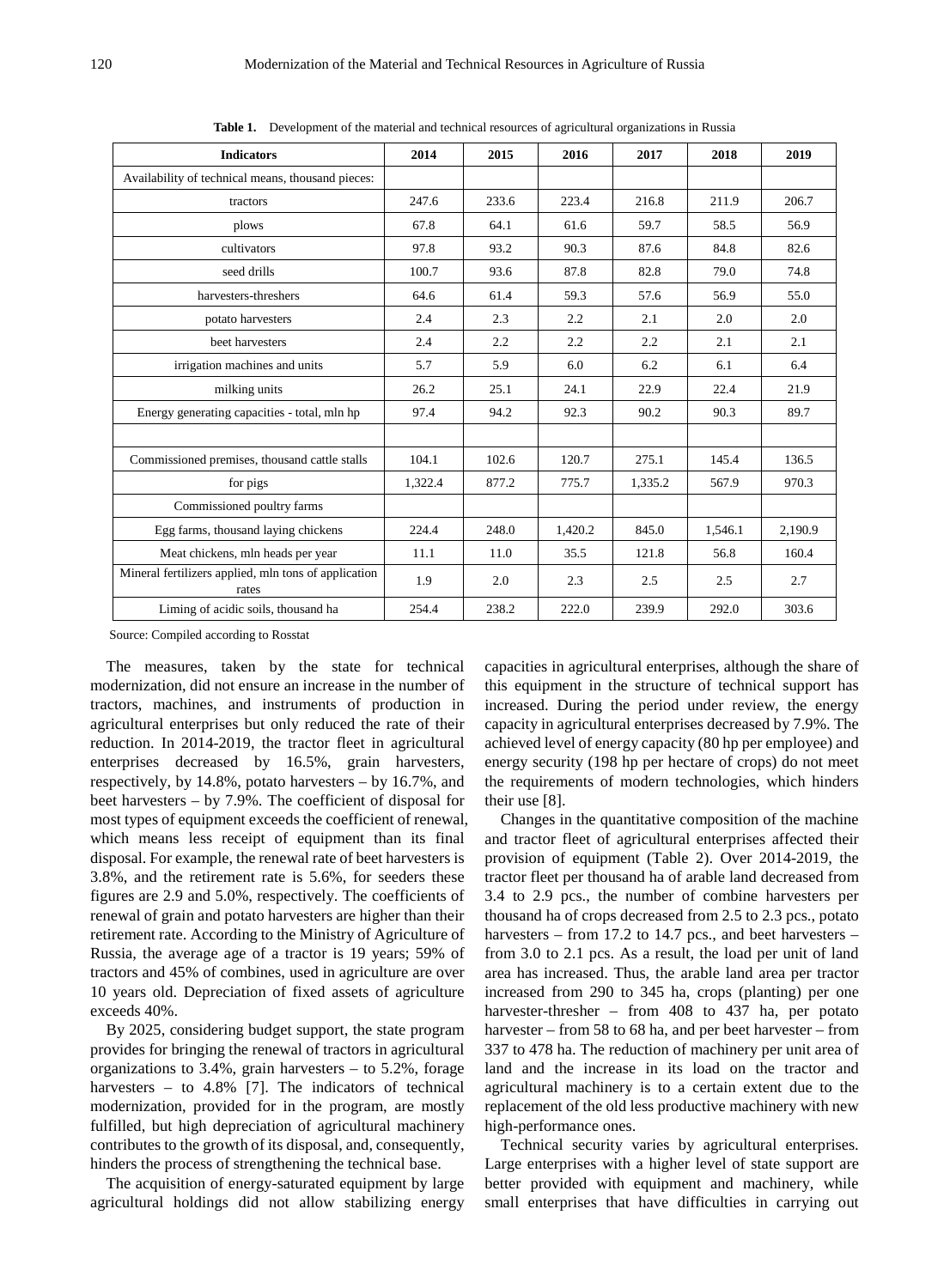agrotechnical works in optimal terms are worse provided with the equipment.

The modernization of the material and technical base of agriculture is influenced by factors such as the level of development of industries manufacturing means of production (tractor and agricultural machinery, production of mineral fertilizers and plant protection products, seed production, livestock breeding, etc.), the solvency of the agricultural sector, prices, import and export of material and technical resources, as well as state support. These are factors that determine the supply and demand for material and technical resources, and, consequently, their acquisition by agricultural enterprises (Table 3). Over 2014-2019, the purchase of mineral fertilizers increased by 39.3%, plant protection products – by 24.2%, tractors – by 1.9%, and roller harvesters – by 19.9%. At the same time, the purchase of motor gasoline decreased by 15.6%, grain harvesters – by 19.2%, forage harvesters – by 27.0%,

potato harvesters – by 33.3%, beet harvesters – by 19.4%, milking machines, and aggregates – by 36.5%.

Difficulties with the purchase of material and technical resources are caused by the increase in their purchase prices. Over 2014-2020, the average price of motor gasoline, purchased by agricultural enterprises increased from 38,774 to 52,429 rubles/ton, or by 35.2%, diesel fuel – from 33,006 to 48,063 rubles/ton, or by 45.6%, insecticides – from 1,408 to 2,488 rubles/kg, or by 76.7%, grain harvesters – from 4,606.8 to 11,364.6 thousand rubles/piece, or 2.4 times, swatherы – from 942.4 to 2,093.6 thousand rubles/piece, or 2.2 times, milking machines and aggregates – from 993.5 to 2,093.6 thousand rubles/piece, or 2.1 times. Purchase prices for other materials and technical resources have also increased. To a large extent, the price increase is due to the devaluation of the ruble, since a large number of imported products enter the domestic market [9, 10].

| <b>Indicators</b>                                              | 2014 | 2015 | 2016 | 2017 | 2018 | 2019 |
|----------------------------------------------------------------|------|------|------|------|------|------|
| The number of tractors per thousand ha of arable<br>land, pcs. | 3.4  | 3.2  | 3.1  | 3.0  | 3.0  | 2.9  |
| The arable land area per tractor, ha                           | 290  | 308  | 320  | 328  | 337  | 345  |
| The number of combines per hundred ha of crops,<br>$pcs$ :     |      |      |      |      |      |      |
| combine harvesters                                             | 2.5  | 2.4  | 2.4  | 2.4  | 2.4  | 2.3  |
| potato harvesters                                              | 17.2 | 14.9 | 15.4 | 16.7 | 14.7 | 14.7 |
| beet harvesters                                                | 3.0  | 2.5  | 2.4  | 2.3  | 2.2  | 2.1  |
| The crops area per one combine harvester, ha                   |      |      |      |      |      |      |
| grain harvester                                                | 408  | 422  | 425  | 427  | 424  | 437  |
| potato harvester                                               | 58   | 67   | 65   | 60   | 68   | 68   |
| beet harvester                                                 | 337  | 396  | 423  | 465  | 456  | 478  |

**Table 2.** Technical provision of agricultural organizations in Russia

Source: Compiled according to Rosstat

**Table 3.** Acquisition of material and technical resources by agricultural enterprises of Russia

| <b>Indicators</b>                        | 2014    | 2015    | 2016    | 2017    | 2018    | 2019    |
|------------------------------------------|---------|---------|---------|---------|---------|---------|
| Motor gasoline, thousand tons            | 772.8   | 810.8   | 775.1   | 739.8   | 735.0   | 652.5   |
| Diesel fuel, thousand tons               | 4,270.3 | 4,274.3 | 4,258.4 | 4,287.5 | 4,306.5 | 4,223.4 |
| Mineral fertilizers, thousand tons       | 2,502.3 | 2,633.9 | 2,950.3 | 3.170.8 | 3,125.1 | 3.485.9 |
| Plant protection products, thousand tons | 55.8    | 55.9    | 62.2    | 66.7    | 64.9    | 69.8    |
| Tractors, pcs.                           | 7.666   | 1.008   | 7,372   | 7.805   | 7.205   | 7,814   |
| including tractors under federal leasing | 1.803   | 803     | 1,055   | 786     | 297     | 1,360   |
| Combines, pcs.:                          |         |         |         |         |         |         |
| grain harvesters                         | 3,359   | 3,254   | 3.914   | 3,686   | 3,186   | 2,714   |
| fodder harvesters                        | 684     | 574     | 665     | 635     | 566     | 499     |
| potato harvesters                        | 108     | 90      | 70      | 84      | 84      | 72      |
| including combines under federal leasing | 701     | 1,076   | 1,356   | 510     | 367     | 1,384   |
| Beet harvesting machines, pcs.           | 98      | 95      | 167     | 152     | 124     | 79      |
| Roller harvesters, pcs.                  | 1,145   | 1,142   | 1,311   | 1,528   | 1,203   | 1,373   |
| Milking machines and units, pcs.         | 999     | 1.029   | 747     | 687     | 627     | 634     |

Source: Compiled according to Rosstat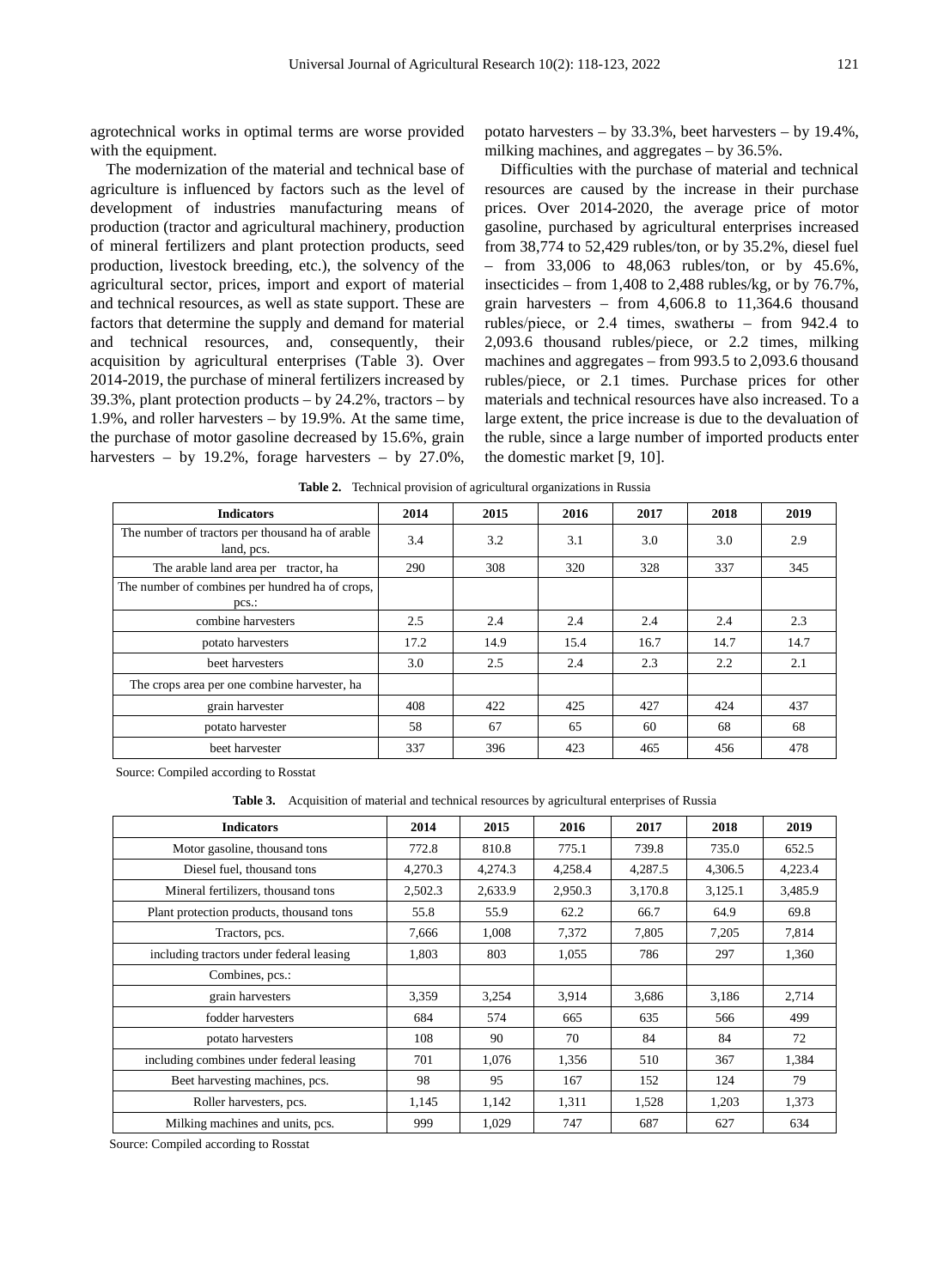### **4. Discussion**

During the analyzed period, agricultural enterprises increased the purchase of mineral fertilizers, which ensured an increase in the application of mineral fertilizers per hectare of crops from 40 to 61 kg, or by 52.5%, and increased the share of the area with mineral fertilizers, applied in the entire area, from 47 to 61%. However, 39% of the sown area is not fertilized, although mineral fertilizers are produced in the country in sufficient quantities with a trend of further growth of their production. In 2014-2019, the production of mineral fertilizers (with reference to 100% of nutrients) increased from 19.7 to 23.7 mln tons, or by 20.3%. About 25% of the produced mineral fertilizers were delivered to the domestic market, most of them were exported. The existing state support for agriculture does not stimulate the use of mineral fertilizers in small and medium-sized businesses.

The domestic market of petroleum products allows fully meeting the needs of agricultural producers. In 2019, 39.9 mln tons of motor gasoline were produced, of which 34.8 mln tons or 87.2% of the total volume was delivered to the domestic market, diesel fuel – 78.4 and 38.2 mln tons, respectively, or 48.7%. Agricultural enterprises purchased 652.5 thousand tons of gasoline, which is 1.9% of domestic consumption, and 4,223.4 thousand tons of diesel fuel, or 11.1% of the volume, sold on the domestic market. With the increase in prices for petroleum products, the purchase of gasoline in the country decreased, while the purchase of diesel fuel stabilized at the level of 4.2-4.3 mln tons. In foreign countries, a decrease in oil prices causes a reduction in prices for petroleum products. In Russia, the tax policy, aimed at forming the budget, does not allow this to be done.

The problem of providing agricultural producers with seeds of crops in Russia is quite acute. According to the Ministry of Agriculture of Russia, 11 mln tons of seeds were sown in 2019. The share of seeds of domestic selection amounted to 62.7%. The Doctrine of Food Security of the Russian Federation states that the threshold value for seeds of the main crops of domestic selection is at least 75%.

However, when sowing and planting many agricultural plants, imported seeds are used, and for some crops, dependence on seed imports is critical. Thus, the share of imported seeds and hybrids of sugar beet is 98%, sunflower  $-56\%$ , including that sown for grain  $-77\%$ , for silage  $-$ 19%, spring rape – 69%, vegetable crops – more than 50%,  $corn -49\%$ , and potatoes  $-80\%$ . State support is provided to seed farms, which is aimed at creating and implementing into production domestic varieties of the most import-dependent crops.

Horticulture development is also strongly dependent on imported planting material. Every year, 45.0 mln seedlings of fruit and berry crops (excluding strawberry seedlings) are used for laying orchards and berry bushes, of which about 20 mln are imported seedlings. State support to nursery breeding is provided in the form of reimbursement of part of the costs of laying fruit nurseries and uterine plantings. However, the existing financial support does not allow increasing the production of planting material and solving the problem of import substitution in the industry [11, 12].

The development of poultry and cattle breeding in Russia is largely determined by imported pedigree material. For example, the share of imported crosses in the production of broilers exceeds 95% [13]. Significant state support for seed production and livestock breeding is provided within the framework of the Federal Scientific and Technical Program for the Development of Agriculture 2017-2025. The purpose of this program is to ensure stable growth in the production of agricultural products obtained through the use of seeds of new domestic varieties and pedigree stock (material). It is planned to reduce import dependence through the use of technologies for producing original and elite seeds of the highest categories by 30%, and production technologies of breeding material – by 20%. However, implementing this program will not allow solving the problem of import substitution in the production of seeds and pedigree material.

The provision by agricultural machinery largely depends on the volume of its production and competitiveness, as well as effective consumer demand. In recent years, in Russia, the production of most types of agricultural machinery has declined. Thus, in 2016-2019, the output of tractors decreased by 14.1%, seeders – by 6.6%, cultivators – by 16.3%, grain harvesters – by 21.3%, and milking machines – by 34.2%. However, the existing capacities for the production of agricultural machinery are not fully used. Tractor production capacities are used by 15.2%, grain harvesters – by  $37.3\%$ , seeders – by  $31.5\%$ , plows – by 55.1% [14]. The development of domestic agricultural machinery in the context of high competition in the domestic market of technical resources is possible only with state support.

The main amount of subsidies is allocated to large companies. In 2019, more than 70% of the budget funds were allocated to three plants, namely, 45.2% – to Rostselmash Combine Plant LLC, 15.8% – to St. Petersburg Tractor Plant JSC, and 10% – to CLAAS LLC. The allocated funds of state support do not allow competing on an equal footing with foreign producers in the domestic market.

Leasing is important in providing agricultural producers with equipment. In 2020, Rosagroleasing JSC supplied 9,723 units of machinery and equipment worth 38.5 bln rubles to farmers. Thus, compared to 2018, the volume of supplies of agricultural machinery increased almost twice. The leasing mechanism for supplying agricultural producers with machinery is effective and will be developed further.

The Russian market of agricultural machinery is highly dependent on imports, whose share is more than 40%. The main supplier of imported equipment is the Republic of Belarus. The equipment, produced by the CLAAS, John Deere, and Case New Holland companies is also in demand